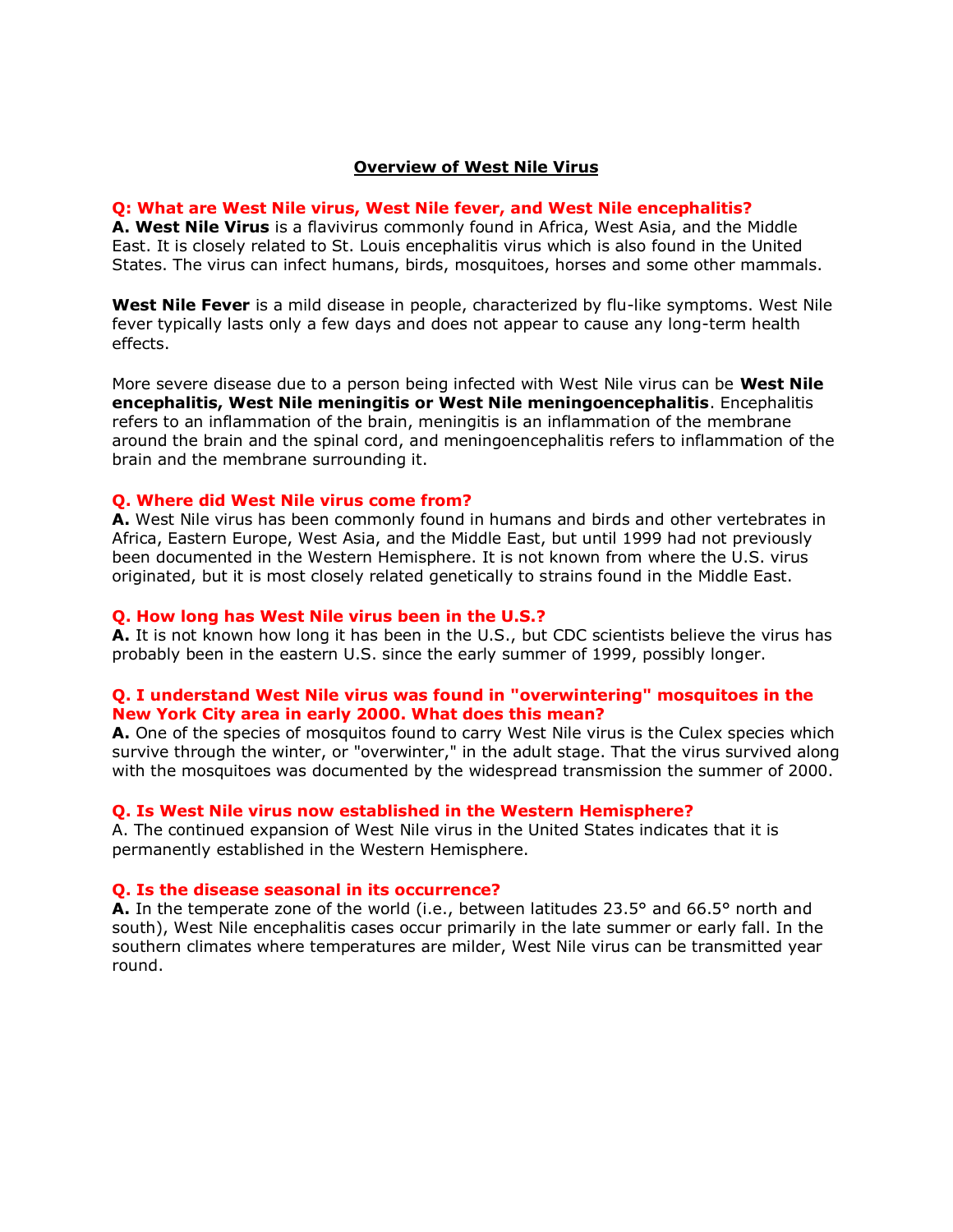# **Prevention**

Q. What can I do to reduce my risk of becoming infected with West Nile virus?

A. Here are preventive measures that you and your family can take:

Protect yourself from mosquito bites:

 Apply insect repellent sparingly to exposed skin. The more DEET a repellent contains the longer time it can protect you from



mosquito bites. A higher percentage of DEET in a repellent does not mean that your protection is better-just that it will last longer. DEET concentrations higher than 50% do not increase the length of protection. Choose a repellent that provides protection for the amount of time that you will be outdoors.

- Repellents may irritate the eyes and mouth, so avoid applying repellent to the hands of children.
- Whenever you use an insecticide or insect repellent, be sure to read and follow the manufacturer's DIRECTIONS FOR USE, as printed on the product.
- Spray clothing with repellents containing permethrin or DEET since mosquitoes may bite through thin clothing. Do not apply repellents containing permethrin directly to exposed skin. If you spray your clothing, there is no need to spray repellent containing DEET on the skin under your clothing.
- When possible, wear long-sleeved shirts and long pants whenever you are outdoors.
- Place mosquito netting over infant carriers when you are outdoors with infants.
- Consider staying indoors at dawn, dusk, and in the early evening, which are peak mosquito biting times.
- Install or repair window and door screens so that mosquitoes cannot get indoors.

Help reduce the number of mosquitoes in areas outdoors where you work or play, by draining sources of standing water. In this way, you reduce the number of places mosquitoes can lay their eggs and breed.

- At least once or twice a week, empty water from flower pots, pet food and water dishes, birdbaths, swimming pool covers, buckets, barrels, and cans.
- Check for clogged rain gutters and clean them out.
- Remove discarded tires, and other items that could collect water.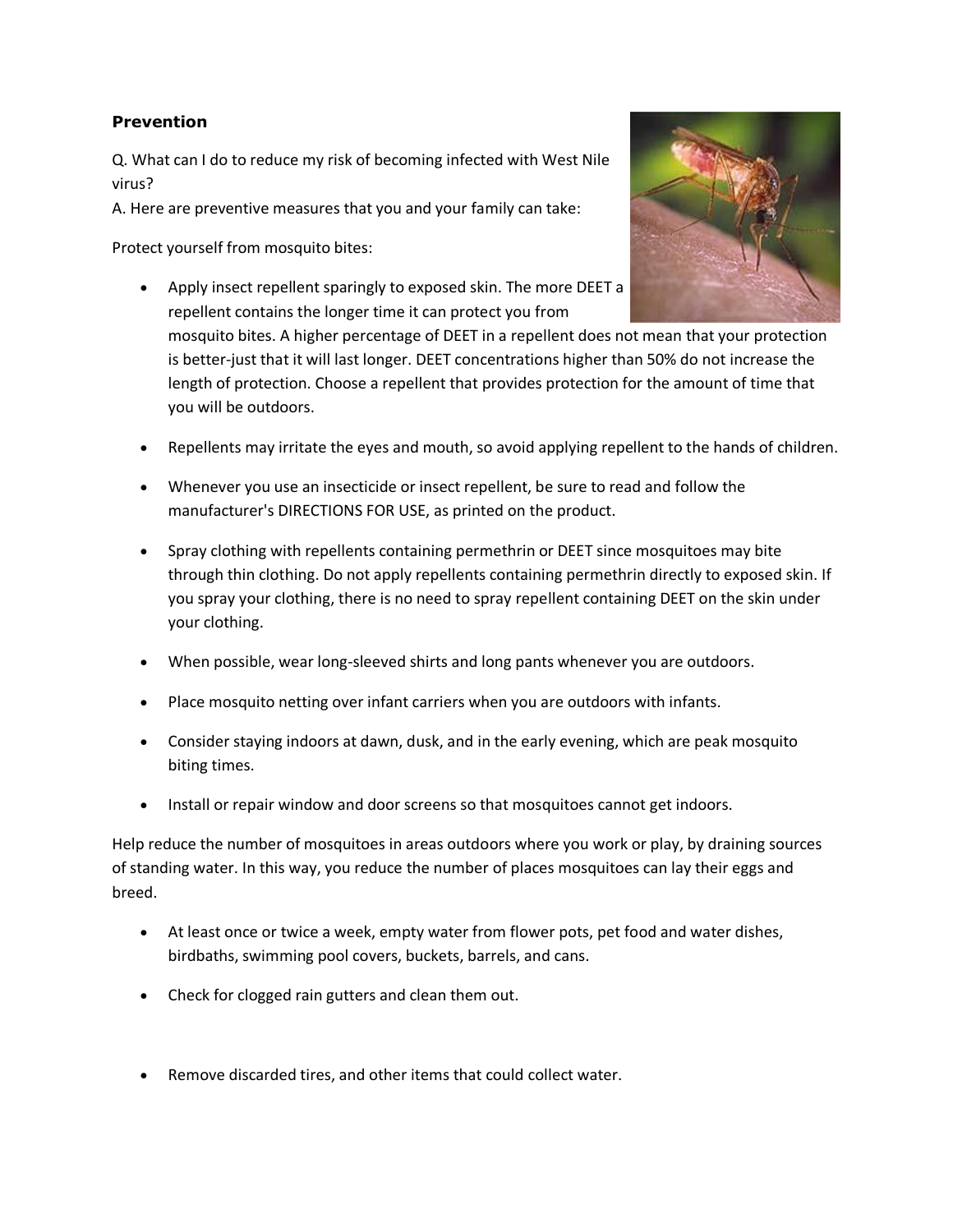Be sure to check for containers or trash in places that may be hard to see, such as under bushes or under your home.

Note: Vitamin B and "ultrasonic" devices are NOT effective in preventing mosquito bites.

Q. What can be done to prevent outbreaks of West Nile virus?

A. Prevention and control of West Nile virus and other arboviral diseases is most effectively accomplished through integrated vector management programs. These programs should include surveillance for West Nile virus activity in mosquito vectors, birds, horses, other animals, and humans, and implementation of appropriate mosquito control measures to reduce mosquito populations when necessary. Additionally, when virus activity is detected in an area, residents should be alerted and advised to increase measures to reduce contact with mosquitoes.

Q. Is there a vaccine against West Nile encephalitis?

A. No, but several companies are working towards developing a vaccine.

Q. Where can I get information about the use of pesticide sprays that are being used for mosquito control?

A. The federal agency responsible for pesticide evaluation is the Environmental Protection Agency (EPA). See the EPA Web site for detailed answers to the questions about pesticides used for mosquito control.

# **Symptoms of West Nile Virus**

# **Q. What are the symptoms of West Nile virus infection?**

**A.** Most people who are infected with the West Nile virus will not have any type of illness. It is estimated that 20% of the people who become infected will develop West Nile fever: mild symptoms, including fever, headache, and body aches, occasionally with a skin rash on the trunk of the body and swollen lymph glands.

The symptoms of severe infection (West Nile encephalitis or meningitis) include headache, high fever, neck stiffness, stupor, disorientation, coma, tremors, convulsions, muscle weakness, and paralysis. It is estimated that 1 in 150 persons infected with the West Nile virus will develop a more severe form of disease.

# **Q. What is the incubation period in humans (i.e., time from infection to onset of disease symptoms) for West Nile encephalitis?**

**A.** Usually 3 to 14 days.

# **Q. How long do symptoms last?**

**A.** Symptoms of mild disease will generally last a few days. Symptoms of severe disease may last several weeks, although neurological effects may be permanent.

## **Q. If I have West Nile Fever, can it turn into West Nile encephalitis?**

**A.** When someone is infected with West Nile virus (WNV) they will typically have one of three outcomes:

No symptoms (most likely),

West Nile Fever (WNF in about 20% of people)

or severe West Nile disease, such as meningitis or encephalitis (less than 1% of those who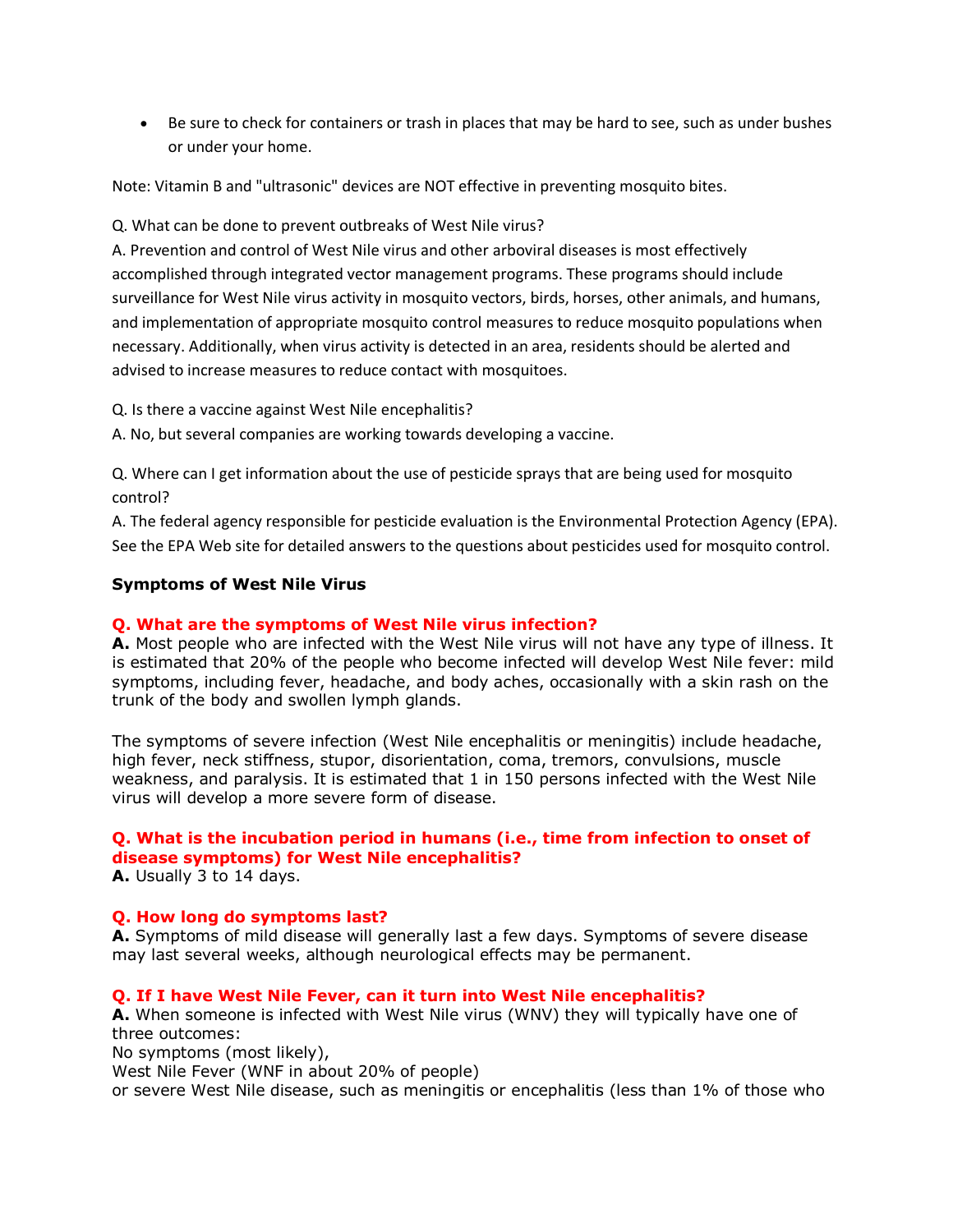get infected). If you develop a high fever with severe headache, consult your health care provider.

WNF is typically a mild disease in people, characterized by symptoms such as fever, body aches, headache and sometimes swollen lymph glands and rash. WNF generally lasts only a few days, though in some cases symptoms have been reported to last longer, even up to several weeks. WNF does not appear to cause any long-term health effects. There is no specific treatment for WNV infection. People with WNF recover on their own, though symptoms can be relieved through various treatments (e.g. medication for headache and body aches, etc.).

Some people may develop a brief, WNF-like illness (early symptoms) before they develop more severe disease, though the percentage of patients in whom this occurs is not known.

Occasionally, an infected person may develop more severe disease such as "West Nile encephalitis," "West Nile meningitis" or "West Nile meningoencephalitis." Encephalitis refers to a n inflammation of the brain, meningitis is an inflammation of the membrane around the brain and the spinal cord, and meningoencephalitis refers to inflammation of the brain and the membrane surrounding it. Although there is no treatment for WNV infection itself, the person with severe disease often needs to be hospitalized. Care may involve nursing IV fluids, respiratory support, and prevention of secondary infections

### **Transmission of West Nile Virus**

## **Q. How do people get infected with West Nile virus (WNV)?**

**A.**The main route of human infection with West Nile virus is through the bite of an infected mosquito. Mosquitoes become infected when they feed on infected birds, which may circulate the virus in their blood for a few days. The virus eventually gets into the mosquito's salivary glands. During later blood meals (when mosquitoes bite), the virus may be injected into humans and animals, where it can multiply and possibly cause illness.

Additional routes of human infection became apparent during the 2002 West Nile epidemic. It is important to note that these other methods of transmission represent a very small proportion of cases. Investigations have identified WNV transmission through transplanted organs and through blood transfusions.

### **Q. What is the basic transmission cycle of West Nile virus?**

**A.** Mosquitoes become infected when they feed on infected birds, which may circulate the virus in their blood for a few days. Infected mosquitoes can then transmit West Nile virus to humans and animals while biting to take blood. The virus is located in the mosquito's salivary glands. During blood feeding, the virus may be injected into the animal or human, where it may multiply, possibly causing illness.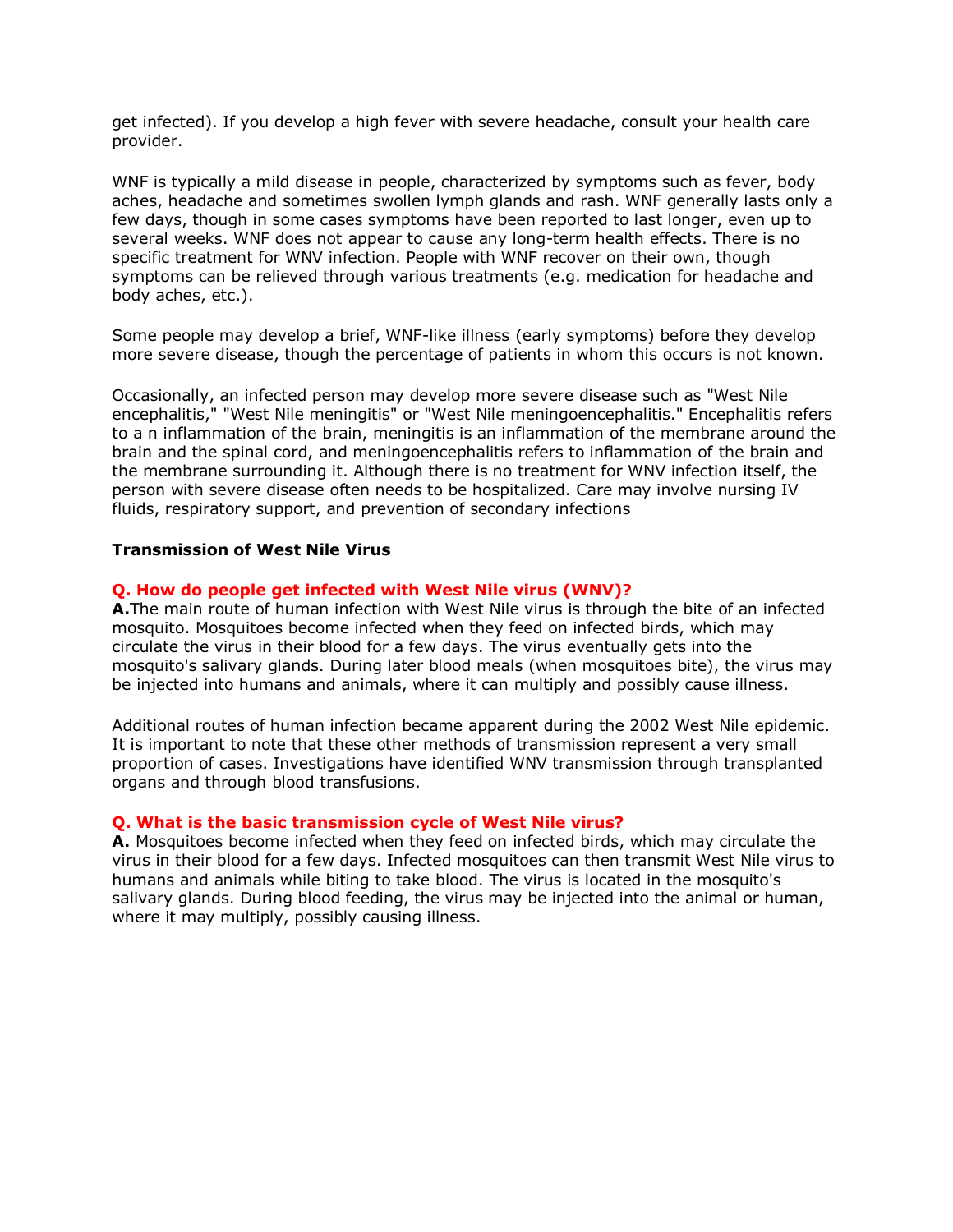

# **Q. If I live in an area where birds or mosquitoes with West Nile virus have been reported and a mosquito bites me, am I likely to get sick?**

**A.**No. Even in areas where the virus is circulating, very few mosquitoes are infected with the virus. Even if the mosquito is infected, less than 1% of people who get bitten and become infected will get severely ill. The chances you will become severely ill from any one mosquito bite are extremely small.

## **Q. Can you get West Nile encephalitis from another person?**

**A.** No. West Nile encephalitis is NOT transmitted from person-to-person. For example, you cannot get West Nile virus from touching or kissing a person who has the disease, or from a health care worker who has treated someone with the disease.

## **Q. Is West Nile virus now established in the Western Hemisphere?**

A. The continued expansion of West Nile virus in the United States indicates that it is permanently established in the Western Hemisphere.

## **Q. Is a woman's pregnancy at risk if she gets infected with West Nile virus?**

**A.** There is one documented case of transplacental (mother-to-child) transmission of WNV in a human. Although the newborn in this case was infected with WNV at birth and had severe medical problems, it is unknown whether the WNV infection itself caused these problems or whether they were coincidental. More research will be needed to improve our understanding of the relationship - if any - between WNV infection and adverse birth outcomes.

Nevertheless, pregnant women should take precautions to reduce their risk for WNV and other a rboviral infections by avoiding mosquitoes, using protective clothing, and using repellents containing DEET. When WNV transmission is occurring in an area, pregnant women who become ill should see their health care provider, and those whose illness is consistent with WNV infection, should undergo appropriate diagnostic testing.

# **Q. Can West Nile virus be transmitted through blood transfusions?**

**A.**Please refer to the following link: <http://www.cdc.gov/ncidod/dvbid/westnile/qa/transfusion.htm>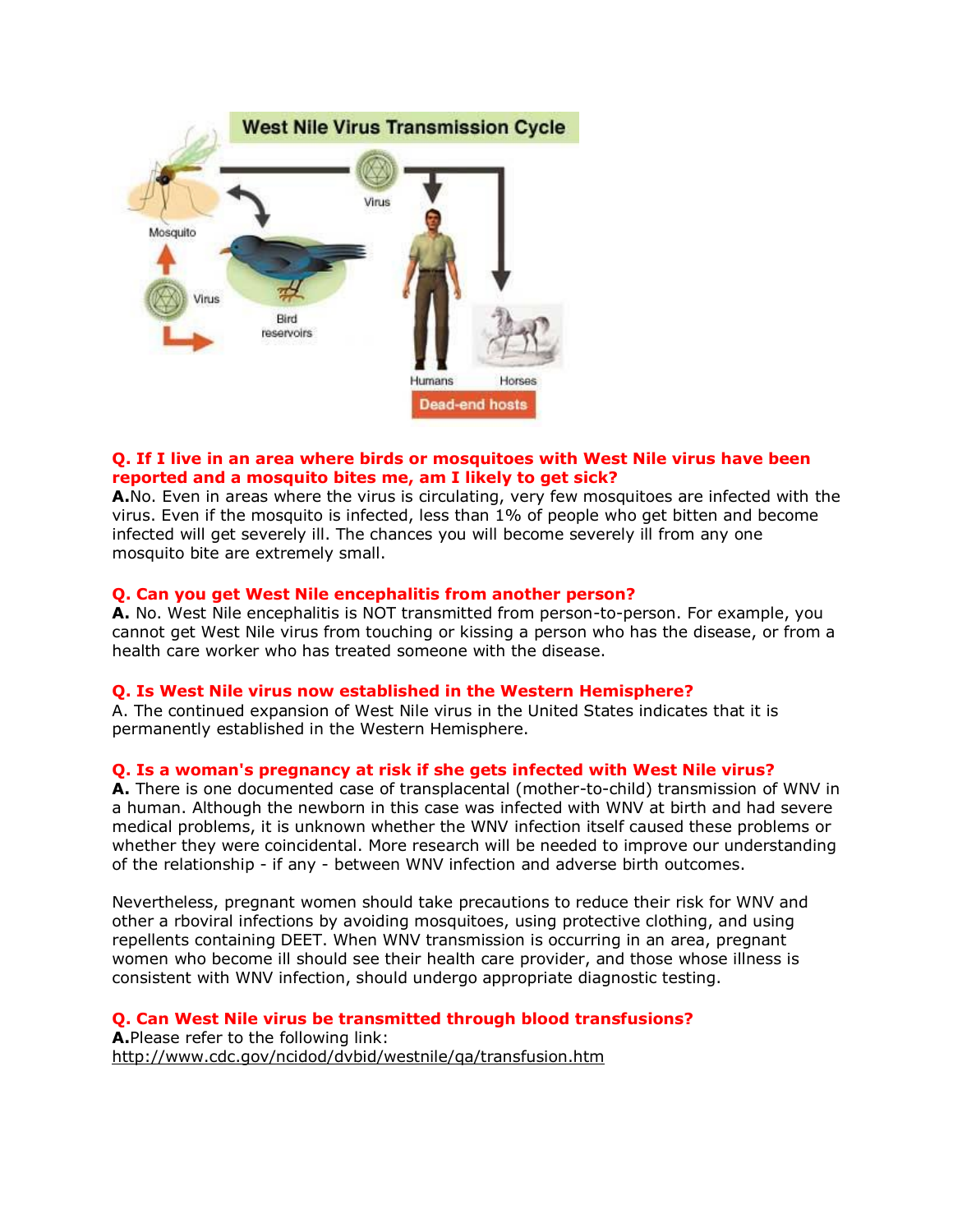## **Q. Besides mosquitoes, can you get West Nile virus directly from other insects or ticks?**

**A.**Infected mosquitoes are the primary source for West Nile virus. Although ticks infected with West Nile virus have been found in Asia and Africa, their role in the transmission and maintenance of the virus is uncertain. However, there is no information to suggest that ticks played any role in the cases identified in the United States.

## **Q. How many types of animals have been found to be infected with West Nile virus?**

**A.**Although the vast majority of infections have been identified in birds, WN virus has been shown to infect horses, cats, bats, chipmunks, skunks, squirrels, and domestic rabbits.

## **Q. Can you get West Nile virus directly from birds?**

**A.**There is no evidence that a person can get the virus from handling live or dead infected birds. However, persons should avoid bare-handed contact when handling any dead animals and use gloves or double plastic bags to place the carcass in a garbage can.

### **Q. Can you get infected with West Nile virus by caring for an infected horse?**

**A.** West Nile virus is transmitted by infectious mosquitoes. There is no documented evidence of person-to-person or animal-to-person transmission of West Nile virus. Normal veterinary infection control precautions should be followed when caring for a horse suspected to have this or any viral infection.

## **Q. Can you get WNV from eating game birds or animals that have been infected?**

**A.** There is no evidence that WNV virus can be transmitted to humans through consuming infected birds or animals. In keeping with overall public health practice, and due to the risk of known food-borne pathogens, people should always follow procedures for fully cooking meat from either birds or mammals.

#### **Q. How does West Nile virus actually cause severe illness and death in humans?**

**A.**Following transmission by an infected mosquito, West Nile virus multiplies in the person's blood system and crosses the blood-brain barrier to reach the brain. The virus interferes with normal central nervous system functioning and causes inflammation of brain tissue.

## **Q. How long does the West Nile virus remain in a person's body after they are infected?**

**A.**There is no scientific evidence indicating that people can be chronically infected with West Nile virus. What remain in a person's body for long periods of time are antibodies and "memory" white blood cells (T-lymphocytes) that the body produces to the virus. These antibodies and T-lymphocytes last for years, and may last for the rest of a person's life. Antibodies are what many diagnostic tests look for when clinical laboratories testing is performed. Both antibodies and "memory" T-lymphocytes provide future protection from the virus.

### **Q. If a person contracts West Nile virus, does that person develop a natural immunity to future infection by the virus?**

**A.**It is assumed that immunity will be lifelong; however, it may wane in later years.